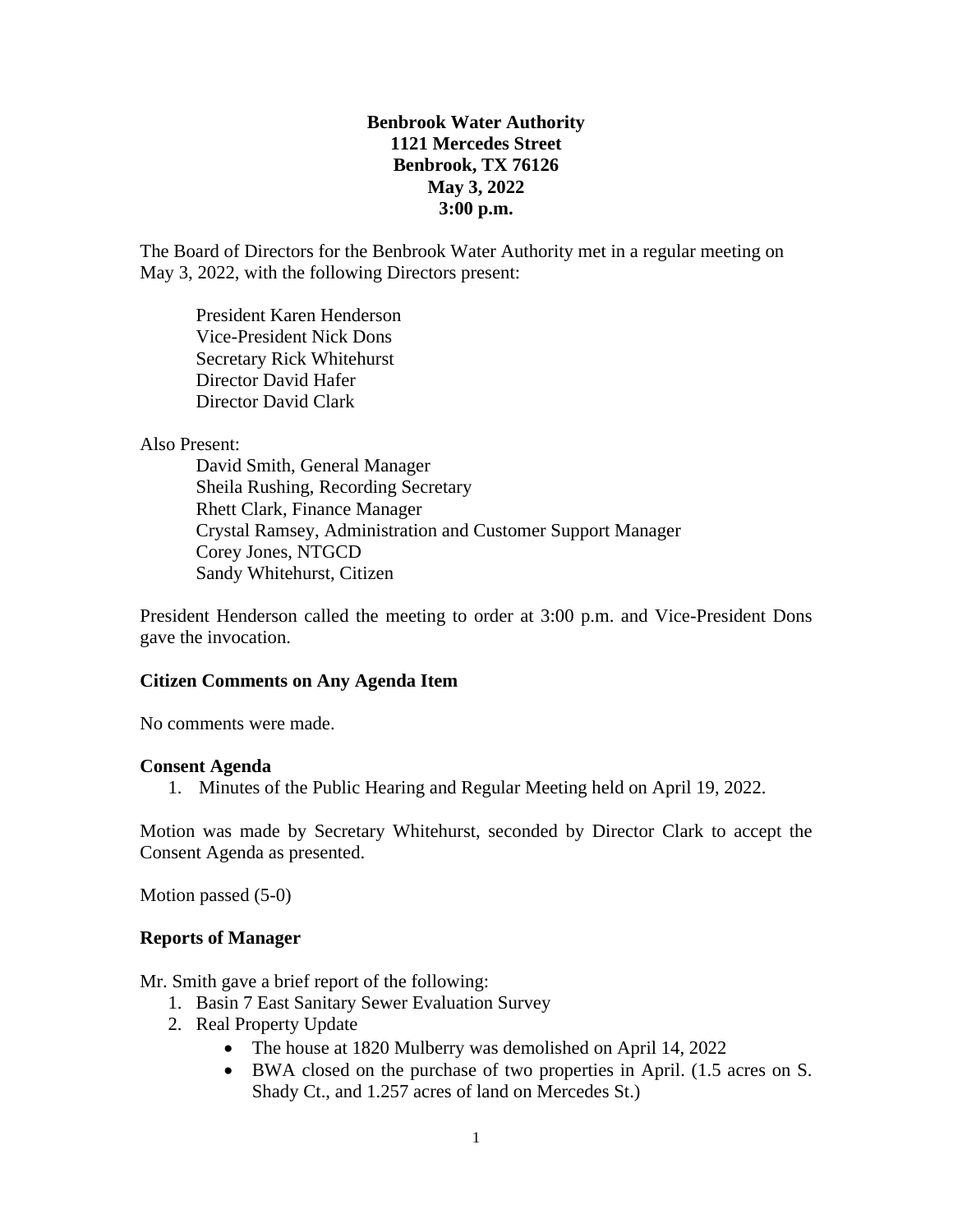### **New Business**

1. Consider A One Year Contract Extension Of The Annual Requirements Contract For Aluminum Sulfate With Chameleon Industries.

Mr. Smith advised the Board that the current contract was approved in 2020 and provided an initial one-year term, with up to four additional one-year renewals, subject to mutual agreement between the vendor and Authority.

The vendor has requested an increase of \$124.50 in the contract price and has provided documentation to justify the increase. Based on typical chemical usage for water production needs, the anticipated budget impact is \$38,595.

After a brief discussion, motion was made by Secretary Whitehurst, seconded by Vice-President Dons to authorize the General Manager to execute a one (1) year extension of the Annual Requirements Contract for Aluminum Sulfate with Chameleon Industries at a revised contract price of \$365 per dry ton.

Motion passed (5-0).

2. CONSIDER AND ACT UPON RESOLUTION 2022-02, A RESOLUTUION SUPERSEDING RSOLUTION 2021-01, THEREBY ESTABLISHING A POLICY WITH REFERENCE TO IMPLEMENTING WATER AND WASTEWATER RATES

Mr. Smith gave a brief presentation on the proposed and recommended changes to the wastewater rates and WQA billing.

- Background
- Status of Implementation
- Cost Allocation Methodology
- Proposed Rates
- Recommendations
- Current / WQA Rate Comparisons
- Average Bill Impact Summary

| Percentile | Impact (Annual/Avg mo.)* |
|------------|--------------------------|
| 25%        | $(\$5.41)/(\$0.45)$      |
| 50%        | \$82.46 / \$6.87         |
| 75%        | \$170.21/\$14.18         |
| 90%        | \$302.89/\$25.24         |
|            |                          |

\*Compared with prior year billing.

After a brief discussion, motion was made by Director Hafer, seconded by Director Clark to adopt Resolution 2022-02, confirming existing water rates, and establishing new wastewater rates and billing methodologies to become effective June 1, 2022.

Motion passed (5-0)